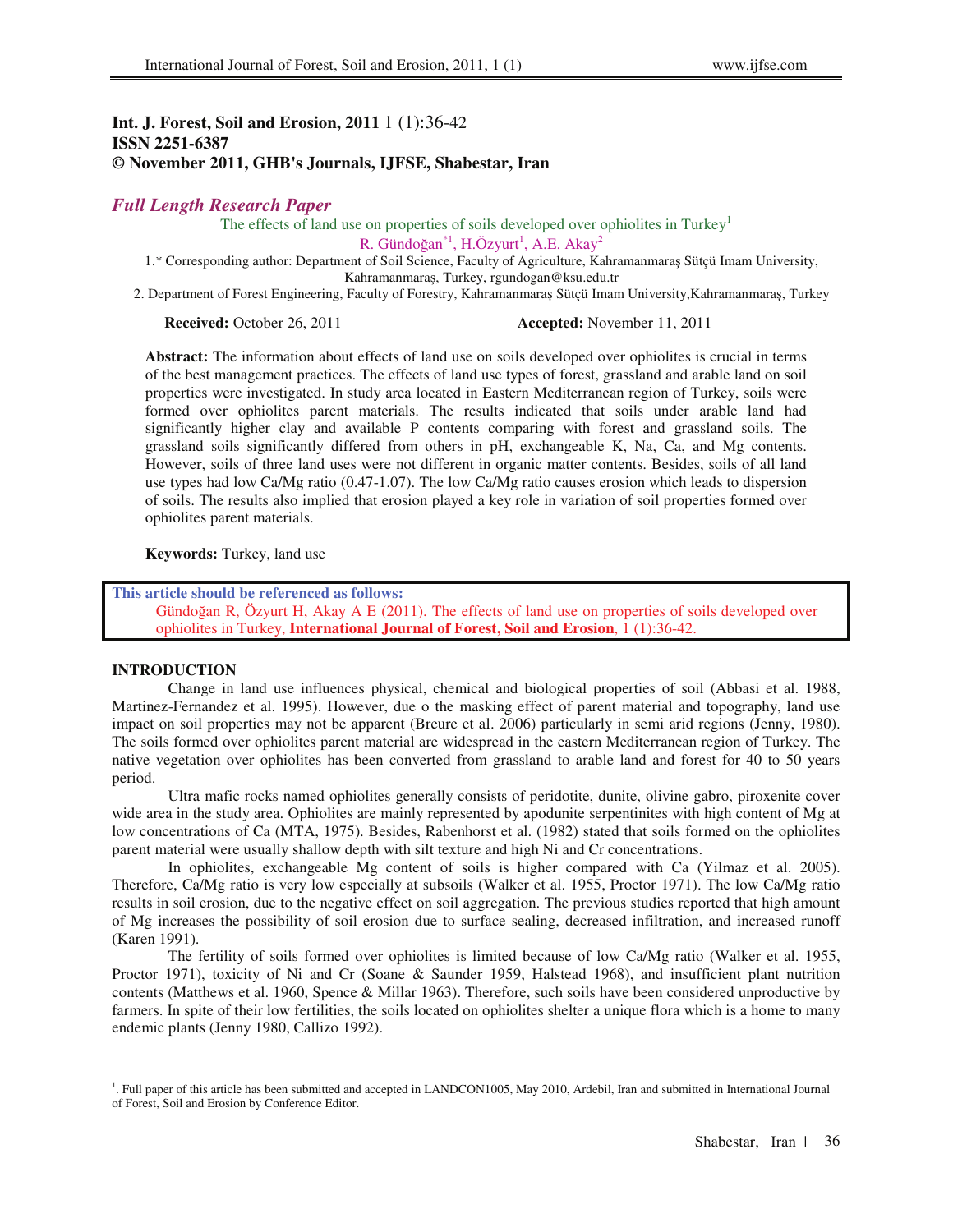Land use effects on soil properties may not be adequately understood if the study area is comprised of different parent materials and the history of land use is not known (Breuer et al. 2006). Therefore, in this study, the impacts of three land-use types (i.e. forest, grassland, and arable land) on soil properties have been investigated in a study area covered by ophiolites parent material.

## **Material and Methods**

*Study site* 

Study area covered ophiolites parent material is located in the north part of Hatay-Maras Graben, which is extend of Rift Valley, in the eastern Mediterranean region of Turkey (Fig. 1). The ophiolites parent material widespreads in Hatay-Maras Graben. Topographically, the study area consists of undulating hill slopes surrounding flat lands (Korkmaz 2001). The region has Mediterranean climate with dry and hot summer and rainy and warm winters. The mean annual temperature is about 16.5  $\degree$ C with the coldest and hottest monthly mean temperatures of 4.1  $\degree$ C in January and  $28.0$  °C in July, respectively. Mean annual precipitation is 714 mm with over 60% occurring in winter and spring season (Kaya 1996).



Figure 1. The location of the study area.

The soils in the region are characterized by shallow with sandy loam texture and highly susceptible to water erosion. They are classified as Xerochrept according to the Soil Taxonomy by Yilmaz et al. (2000). The soils have A, B, and C horizons where the well developed A horizon is dark Brown and B horizon have reddish brown and block structure. There is no or a little clay accumulation in soils.

In the study area, the grassland areas, as native vegetation cover of ophiolites, have been converted into arable and forest land in last 40-50 years (Anonimous 1989). Ozyurt (2007) indicated that ophiolites located in the north part of Hatay-Maras graben covers about 6600 ha in which 39%, 35%, and 20% of the area was classified as forest, grassland, and arable land, respectively (Figure 2).



Figure 2. The land use map of the study area (Özyurt, 2007).

*Soil sampling and laboratory analysis* 

Soil samples were collected with a soil auger from 0-20 and 20-40 cm depths from each of three adjacent land-use types including forest land, grassland and arable land. Particle-size distribution was determined after the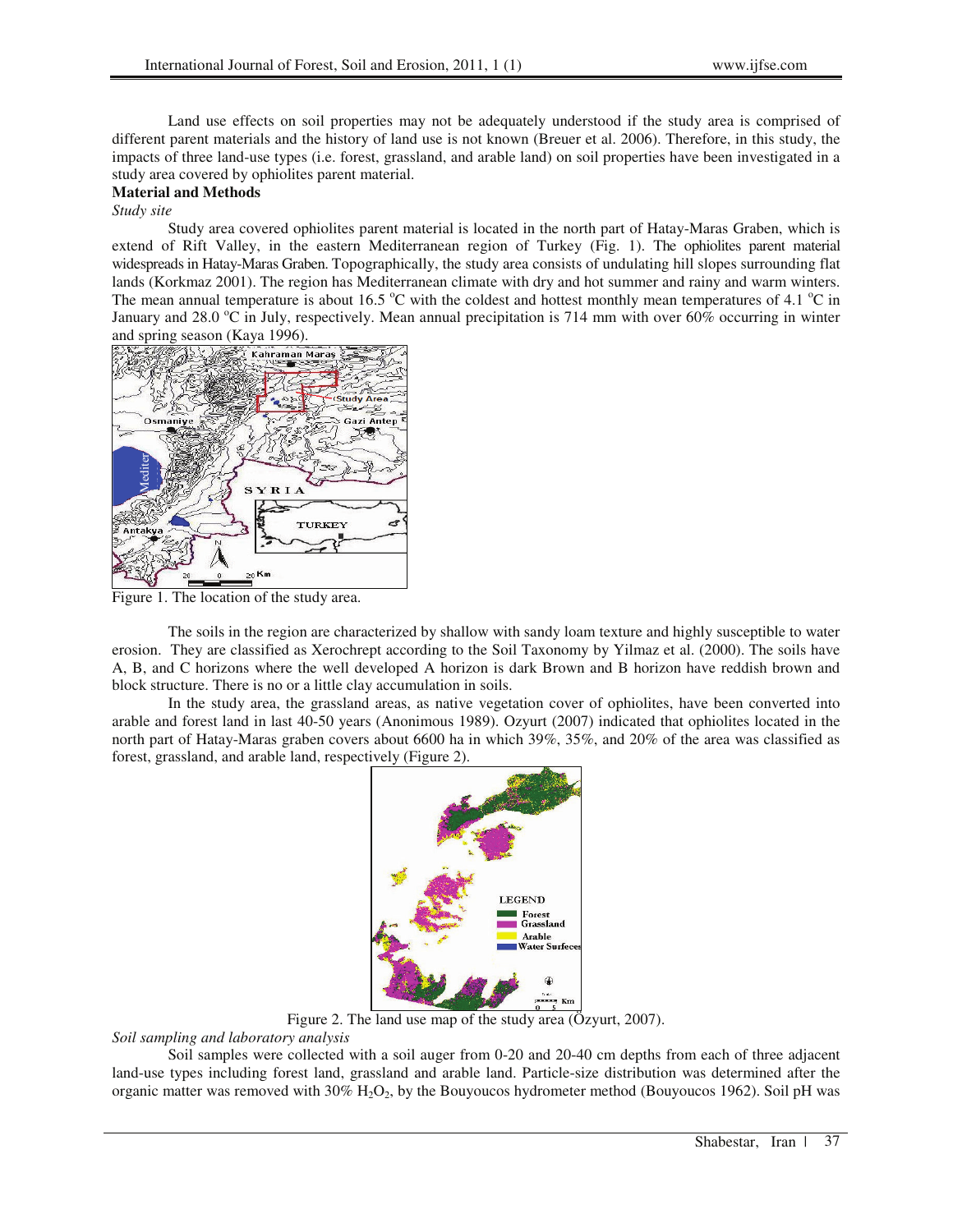measured with a glass electrode, samples having been diluted with water (Peach 1965). Carbonate measured by calcimeter method (Allison and Moodie1965). Soil organic carbon (SOC) was determined using a modified Walkley–Black oxidation method (Nelson and Sommers 1982). The percent Soil Organic Matter (SOM) was calculated by multiplying the percent organic carbon by a factor of 1.724, following the standard practice that organic matter is composed of 58% carbon (Brady & Weil 1999). The available P was measured by the Olsen extraction method (Olsen & Sommers 1982). The exchangeable Na, K, Ca and Mg were extracted with 1 N ammonium acetate, adjusted to pH 7 and was determined Atomic Adsorption Spectrophotometer (Helmke & Sparks 1996).

# *Statistical analysis*

Statistical analyses were performed to test the influence of land use on soil properties using one-way ANOVA, and mean comparisons were made using the least significant difference method with  $p(0.05)$ . The independent variables used in this study were land use types. Significance of both of their interactive effect was identified using Tukey test. All the analyses were conducted through SPSS program.

## **Results and Discussion**

The results of the ANOVA variations in soil properties for each of the three land use types and overall averages of the three land use types in the study area were indicated in Table 1. There was a significant differences in percentage of particle size distribution among the three land-use types  $(p<0.001)$ . The soils of arable land had higher clay content than that of other land-use types. It was found that the soils under grassland had the lowest clay content. In contrast, sand content of arable land had significantly lower than that of forest and arable lands (*p*<0.001). The grassland had significantly higher pH than that of both forest and arable lands (*p*<0.05). However, the soils of arable land had significantly higher than the soils of forest and grassland (*p*<0.001). Although there were statistically ( $p$ <0.05) differences in  $Mg^{2+}$  content between arable land and grassland, forest soils were not statistically different from other soils. Besides, there were not statistically differences in carbonate, soil organic mater, available phosphate, exchangeable  $Ca^{2+}$  contents and  $Ca^{2+}/Mg^{2+}$  ratios among the land-use types. The detailed post-hoc multiple comparisons test is displayed in Tables 2.

Table 1. Soil properties of surface soil ( 0-20 cm) under the three land use types and results of the one-way ANOVA (*p*<0.05 indicates significant differences)

|                                  | Grassland         | Forest            | Arable            | P value |
|----------------------------------|-------------------|-------------------|-------------------|---------|
| Clay $(g \ kg^{-1})$             | $21.8^{b}$        | $26.9^{b}$        | $37.3^a$          | 0.000   |
| Silt $(g kg^{-1})$               | 20.8 <sup>a</sup> | $23.4^a$          | $21.4^a$          | 0.242   |
| Sand $(g kg^{-1})$               | $57.4^b$          | $49.7^{b}$        | $41.4^a$          | 0.00    |
| pH                               | $6.78^{b}$        | 6.98 <sup>a</sup> | 7.01 <sup>a</sup> | 0.017   |
| Carbonate $(g \text{ kg}^{-1})$  | 1.91 <sup>a</sup> | $1.94^{\rm a}$    | 2.21 <sup>a</sup> | 0.62    |
| SOM $(g kg^{-1})$                | $2.67^{\circ}$    | $3.39^{a}$        | 2.21 <sup>a</sup> | 0.118   |
| $P$ (mg kg <sup>-1</sup> )       | 5.41 <sup>a</sup> | $3.38^{a}$        | $27.46^a$         | 0.052   |
| $K^{1+}$ (mg kg <sup>-1</sup> )  | $137.1^b$         | $156.1^{b}$       | $219.3^a$         | 0.00    |
| $Na^{1+}$ (mg kg <sup>-1</sup> ) | $11.92^{b}$       | $12.39^{b}$       | $18.90^a$         | 0.017   |
| $Ca^{2+} (mg kg^{-1})$           | $1511.3^a$        | $2259.2^a$        | $1995.0^a$        | 0.100   |
| $Mg^{2+}$ (mg kg <sup>-1</sup> ) | $1965.6^{b}$      | $2294.1^{ab}$     | $2676.0^a$        | 0.015   |
| $Ca^{2+}/Mg^{2+}$                | 1.07 <sup>a</sup> | $1.12^{a}$        | $0.92^{\text{a}}$ | 0.703   |
| Particle size                    |                   |                   |                   |         |

The result indicated that the soils of study area were generally coarse textures (Table 1). Robenhorst et al. (1982) also stated that soil developed over ophiolites had coarse texture. Clay particles were the highest in the arable land followed by forest and grasslands. However, the sand particle was the lowest in the arable land followed by forest and grasslands.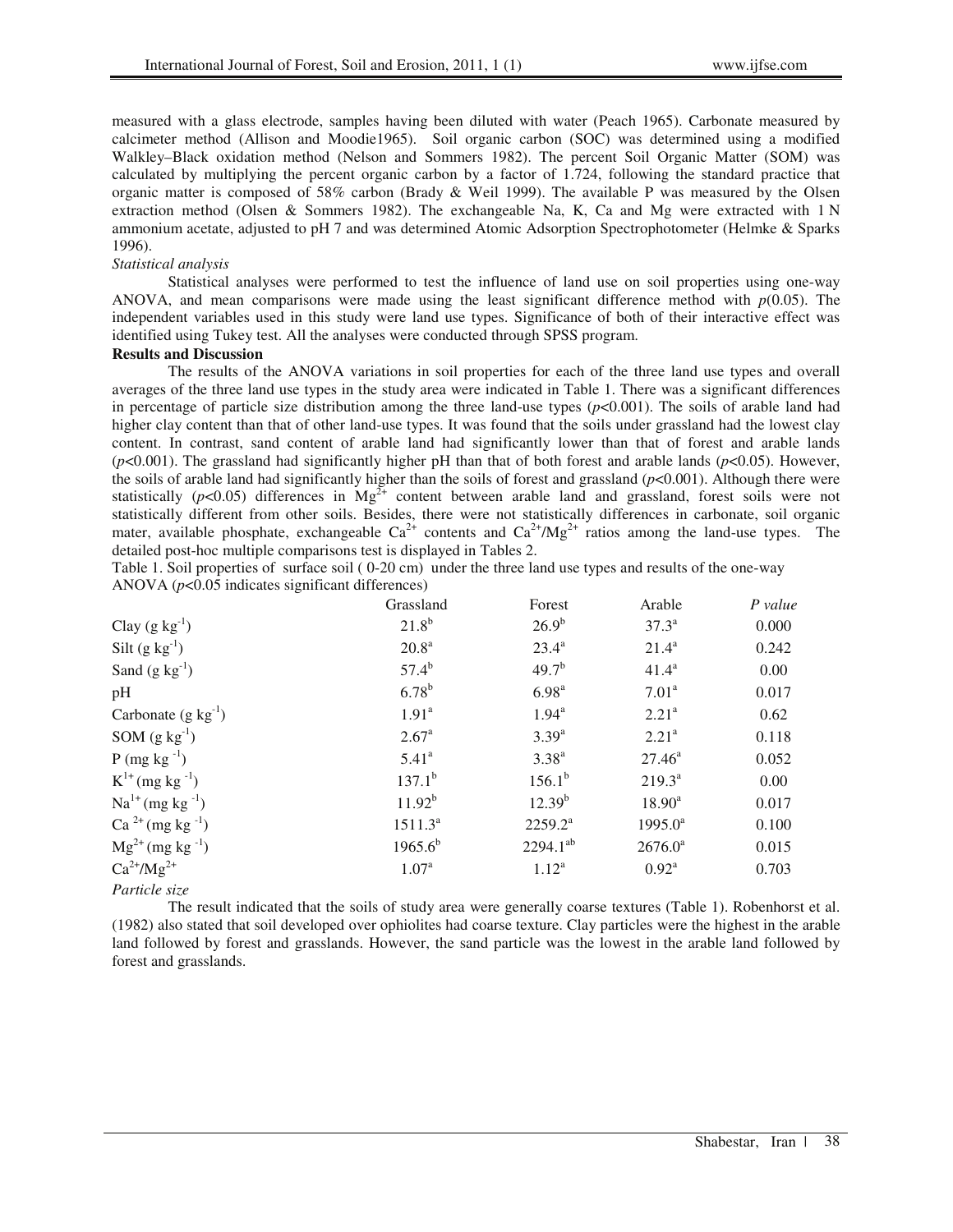

Figure 3. Distribution of the particle sizes for land-use types.

Tukey test revealed that the clay and sand content of the soil for the grassland were different comparing with the soils of other land-use types. The silt content did not considerably vary based on the land use types. The general trend in soil texture of the study area indicate that the grassland has been converted into the forest and arable land, which lead to decreases in the sand content and increases in the clay content (Fig. 3). Zou et al. (2002) also indicated that excessive soil tillage in arable lands accelerate clay content. The coarse soils might be correlated with severe erosion events in grassland with weak vegetation cover.

# *Carbonate, pH, soil organic matter and available phosphate*

Since the ophiolites in the region contain some amount of lime (MTA 1975, Cogulu 1975Unal 2004), the soils of the study area had very little amount of carbonate. The amount of carbonate content in the arable lands might be greater due to carbonate movements from forest and grasslands at high elevation to arable lands at foot lands. It was found that the soils of grassland contained higher pH than that of forest and grassland due to carbonate loss by runoff. This proved that there is a linear relationship between pH and active carbonate content.

| Table 2. Results of the post-hoc multiply comparison test <sup>a</sup> of soils properties for the three land use |  |  |  |  |  |
|-------------------------------------------------------------------------------------------------------------------|--|--|--|--|--|
|-------------------------------------------------------------------------------------------------------------------|--|--|--|--|--|

| Soil properties | Significant contrasts     | P value |
|-----------------|---------------------------|---------|
| Clay            | Grassland and arable land | 0.000   |
|                 | Forest and arable land    | 0.000   |
| Sand            | Grassland and arable land | 0.000   |
|                 | Forest and arable land    | 0.025   |
|                 | Grassland and forest      | 0.003   |
| pH              | Grassland and forest      | 0.042   |
|                 | Grassland and arable land | 0.022   |
| K               | Grassland and arable land | 0.001   |
|                 | Forest and arable land    | 0.003   |
| N <sub>a</sub>  | Grassland and arable land | 0.042   |
|                 | Forest and arable land    | 0.031   |
| Mg              | Grassland and arable land | 0.012   |
|                 |                           |         |

<sup>a</sup> Only comparisons where differences are statistically significant are given.

Even though there was no significant relation between soil organic matter and land-use types in the study area, forest soils contained high amount of soil organic matter as reported by many of the previous studies (Fu et al. 2000, Caravaca et al. 2002, Bettina et al. 2005, Wang et al. 2006).The results indicated that the organic matter content of the soils in forest land were 53% and 27% more than that of arable land and grassland, respectively. It was found that the conversion from grassland to arable land reduced soil organic matter content of soils in the study area while conversion from grassland to forest land increased soil organic matter content. Wang et al. (2006) also found that organic matter content decreases from forest land and grass land to arable land.

The results in Table 1 indicates that available phosphate value in arable lands were about 27.46 mg  $kg<sup>-1</sup>$ , which is five and eight times grater than the available phosphate in the grassland  $(5.41 \text{ mg kg}^{-1})$  and forest land  $(3.38 \text{ m})$ mg  $kg^{-1}$ ). The previous studies reported that available phosphate in arable lands might be significantly greater than that of other land-use types (Wang et al. 2003).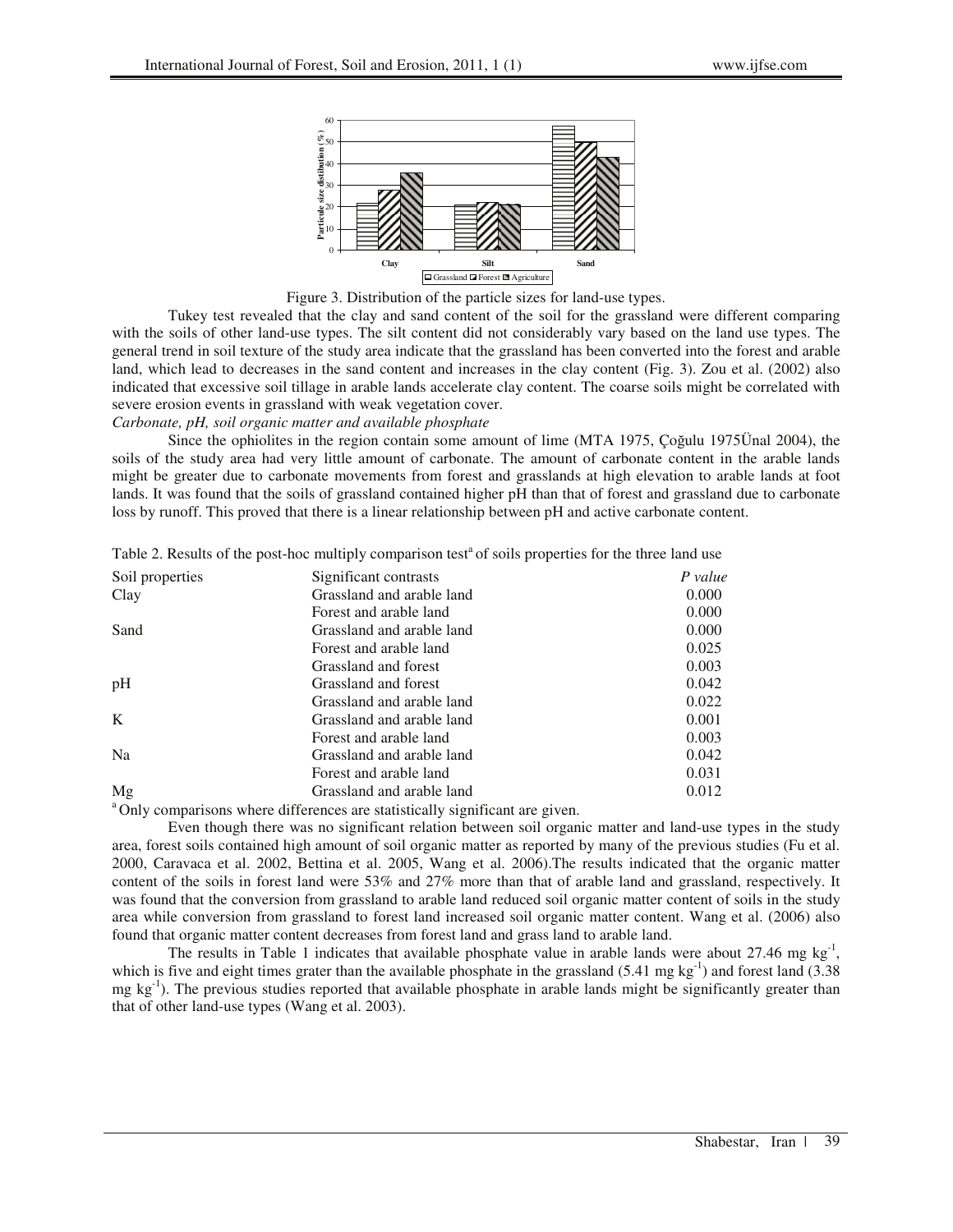

Figure 4. Exchangeable  $Ca^{2+}$  and  $Mg^{2+}$  and  $Ca^{2+}/Mg^{2+}$  ratios

## *Exchangeable cations and Ca2+/Mg2+ ratios*

The content of K, NA, and Mg were generally higher in the soils of study area due to chemical characteristics of the ophiolites parent material (Birkeland 1984). Arable lands contains greater amount K and Na, which might be related with higher clay content and usage of fertilizer in arable lands, respectively. The arable lands also contain higher amount of Mg since runoff water removes Mg from the soils in forest land and grassland. Exchangeable Ca was found to be less than the exchangeable Mg in soils of the study area (Figure 4).

Baillie et al. (2000) reported that exchangeable Mg is dominant cation in the soils developed over ophiolites. Due to lower Ca and higher Mg,  $Ca^{2+}/Mg^{2+}$  ratio was very low (i.e. 0.92-1.12) in soils of all land-use types in the study area. In a similar study conducted by Alexander (1988), average  $Ca^{2+}/Mg^{2+}$  ratio was found to be about 0.4 for Xerocrept soils in California. Yilmaz et al. (2005) indicated that the soils developed over ophiolites are sensitive to erosion due to very low  $Ca^{2+}/Mg^{2+}$  ratio. Karen (1991) reported that high amount of Mg deteriorate soil structure through surface sealing, decreased infiltration, and increased runoff.

#### **Conclusion**

In this study, the effect of land use change within 40-50 years period on the properties of soils developed over ophiolites parent material in the eastern Mediterranean region of Turkey was investigated. The results revealed that the most of soil properties, determined for different land-use types, were higher in the arable land and forest converted from grassland with few exceptions. In the contrary, the sand fractions and soil organic matter contents declined due to erosion and cultivation of arable land. However, soil organic matter contents increased in the forest soils after being converted from grassland due to the abundant of permanent plant cover. It can be concluded that the properties of soils developed over ophiolites parent material with very low  $Ca^{2+}/Mg^{2+}$  ratio can be easily effected by land-use and land-use changes.

### **ACKNOWLEGEMENT**

We would like to thank Kahramanmaras Sütçü İmam University for financial support and Dr.Hikmet Günal from Gazi Osman Paşa University for his valuable comments.

### **REFERENCES**

- Abbasi, M.K. Zafar, M. & Khan S.R. (1988). Influence of different land-cover types on the changes of selected soil properties in the mountain region of Rawalakot Azad Jammu and Kashmir. Nutrient Cycling In Agroecosystems, 78 (1): 1385-1314
- Alexander, E.B. (1988). Morphology, fertility and classification of productive soils on serpentinize peridotite in California. *Geoderma*, 41:337-351.
- Allison, L.E. & Moodie, C.D. (1965). Carbonate: Volumetric calcimater method,. In C.A, Black (Ed), *Methods of analysi:* 1389-1392.Agronomy Monographs No:9, Part 2. Madison, WI : American Society Agronomy,.
- Anonymous, (1989). *Kahramanmara yeil kuak orman içi a*-*açlandırma ve erozyon kontrolü*..Yayınlanmamı Proje Raporu. Ankara: Tarım Orman Bakanlığı, Orman Genel Müdürlüğü. (in Turkish)
- Baillie, I.C., Evangelista, P.M. and Inciong, N.B. (2000). Differentiation of upland soils on the Palawan ophiolitic complex, Philippines. *Catena* 39:283-299.
- Bettina, J. Yamashita, T. Ludwig, B. & Flessa, H. (2005). Storage of organic carbon in aggregate and density fractions of silty soils under different types of land use. *Geoderma* 128: 63-79.
- Birkeland, P. W. (1984). *Soils and geomorphology*. New York: Oxford University Press.
- Bouyoucos, G.J. (1962). Hydrometer method improved for making particle size analyses of soils. Agron J 54:464- 465.
- Brady, N.C. Weil, R.R. (1999). The nature and properties of soils. New York: Prentice Hall.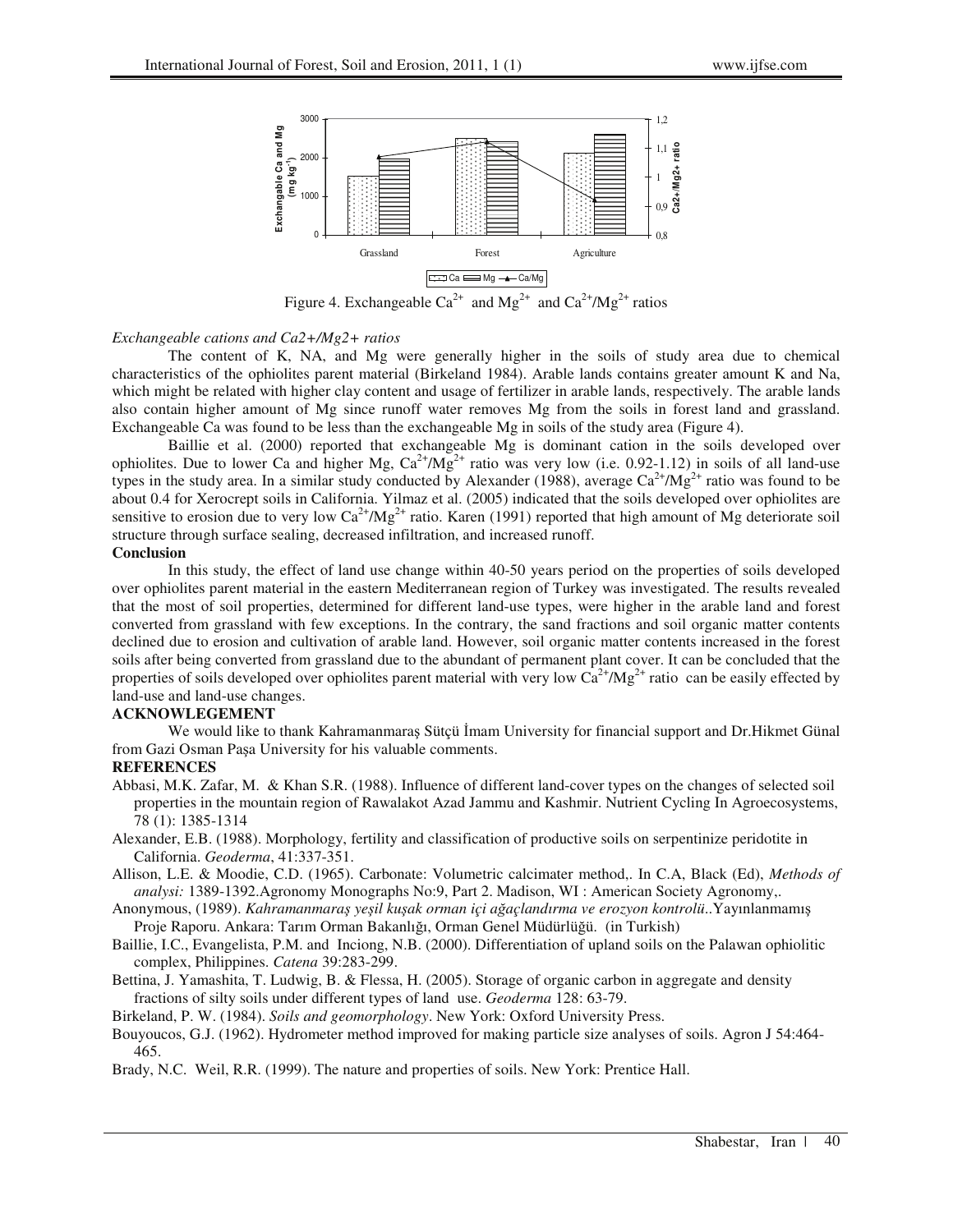- Breuer, L., Huisman, J.A. Keller, T. & Frede, H.G. (2006). Impact of a conversion from cropland to grassland on C and N storage and related soil properties:Analysis of a 60-year chronosequence. Geoderma 133: 6–18
- Callizo, J. (1992). Serpentine habitats for the rare plants of Lake Napa and Yolo counties, California. In Baker, A., Proctor, J. and Reeves, R. (eds), The vegetation of ultramafic (serpentine) soils: proceedings of the first international conference on serpentine ecology: Intercept Limited, U.K.
- Caravaca, F., Masciandaro, G., Ceccanti, B., (2002). Land use in relation to soil chemical and biochemical properties in a samiarid Mediterranean environment. Soil Tillage Res. J. 68:23-30.
- Çoğulu, H.E. (1975). Hatay-Kızıldağ masifinin oluşumu hakkında yeni buluşlar. Cumhuriyetin 50. Yılı Yerbilimleri Kongresi Tebliğleri, Ankara. (in Turkish)
- Fu, B. J. Chen, L. D. Ma, K. M. Zhou, H. F. & Wang, J. (2000). The relationships between land use and soil conditions in the hilly area of the loess plateau in Northern Shaanxi, China. Catena 39: 69-78.
- Halstead, R.L. (1968). Effect of different amendments on yield and composition of coats grown on a soil derived from serpentine material. Can.J. Soil Sci. 48:301-305.
- Helmke, P.H. & Sparks. D.L. (1996). Lithium, Sodium, Potassium, Rubidium, and Cesium. In J.S. Bartels, (Ed.) Methods of soil analysis, Part 3: Chemical methods. Soil Science Society Book Series, No:5. American Society Agronomy, Madison, WI.
- Jenny, H. (1980). The soil resource. Springer- Verlag, Heidelberg, Berlin.
- Karen, R. (1991). Specific effects of magnesium on soil erosion and water infiltration. Soil Sci. Soc.Am. J. 55:783- 787.
- Kaya, F. (1996). Kahramanmaraş ilinin iklim özellikleri. K.S.Ü. Sosyal Bilimler Enstitüsü Türkiye Coğrafyası Anabilim Dalı, Yüksek Lisans Tezi, (in Turkish)
- Korkmaz, H. (2001). Kahramanmaraş havzası'nın jeomorfolojisi, Kahramanmaraş Valiliği İl Kültür Müdürlüğü Yayınları No: 3, Kahramanmaraş. (in Turkish)
- Martinez-Fernandez, J. Lopez- Bermudez, F. Martinez-Fernandez, J. & Romero Diaz, A. (1995). Land use and soilvegatation relationships in a mediterranean ecosystem: El Ardal, Murcia, Spain. Catena 25 (1-4): 153,167.
- Matthews, E.D. Compy, E.X.W. & Johnson, J.C. (1960). Soil Survey Of Montgomery County, Maryland, SCS-USDA. U.S. Goverment Printing Office, Washington DC.
- MTA, (1975). Türkiye jeoloji haritası, Hatay paftası, Maden Tetkik Ve Aratırma EnstitüsüYayınları, Ankara, (in Turkish)
- Nelson, D.W. & Sommers, L.E. (1982). Total carbon, organic carbon, and organic matter. p. 539–580. In A.L. Page et al. (ed.) Methods of soil Analysis. Part 2. 2nd ed. Agron. Monogr. 9. ASA and SSSA, Madison, WI.
- Olsen, S. R. & Sommers, L. E. (1982). Phosphorus. In: Page, A. L., R. H. Miller and Keeney, D. R. (Ed.),Methods of Soil Analysis. Part 2, Second Ed., ASA Monograph No 9. Madison, WI. pp. 403-430
- Özyurt, H. (2007). Arazi kullanımının Doğu Akdeniz bölgesinde ofiyolitler üzerinde oluşan toprakların kimi özellikleri üzerine etkileri, Yüksek Lisans tezi, KSU Fen Bilimleri Enstitüsü, (in Turkish)
- Peech, M. (1965). Hydrogen-ion activity: Soil pH glass electrode pH meter. In Ca.Black (Ed). Methods of Soil Analysis. Agronomy Monographs No:9, Part 2. American Society Agronomy, Madison, Wisconsin, USA.
- Proctor, J. (1971). The plant ecology of serpentine: II. Plant response to serpentine soils. J. Ecol. 59:397-410.
- Rabenhorst, M.C., & J.E. Foss. (1981). Soil and geologic mapping over mafic and ultramafic parent materials in Maryland. Soil Sci. Soc. Am. J. 45:1156-1160.
- Rabenhorst, M.C. Fanning, D.S. & Foss, J. E. (1982). Regularly interstratified chlorite/vermiculite in soils over metaigneous mafic rocks in Maryland. Clays and Clay Miner.
- Soane, B.D., & D.H. Saunder. (1959). Nickel and Chromium toxicity of serpentine soils In Southern Rhodesia. Soil Sci. 88:322-330.
- Spence, D.H.N. & E.A. Millar. (1963). An experimental study of the infertility of shetland serpentine Soil. J. Ecol. 51: 333-343.
- Ünal, E. (2004). Güzelyurt,Topalusağı,Abbaslar (Kahramanmaras İli) jeolojisi ve petrografisi. Jeoloji Mühendisliği Anabilim Dalı Yüksek Lisans Tezi, Çukurova Üniversitesi Fen Bilimleri Enstitüsü, (in Turkish)
- Yılmaz, K. Gündoğan, R. & Demirkıran, A. R. (2000). The Pedogenesis And Classificationi İn Kahramanmaras Province, Turkey, Internatinal Symposium On Desertification, Konya, Turkey.
- Yılmaz, K., Çelik, I. Kapur, S.& Ryan, J.(2005). Clay minerals, Ca/Mg ratio and Fe-Al oxides in relation to structural stability, hydrolic conductivity and soil erosion in Southeasthern Turkey. Turkish J. Agriculture And Forest, 29: 29-37.
- Walker, R.B. Walker, H.M. & Ashwort, P.R. (1955). Calcium- magnesium nutrition with special reference to serpentine soils. Plant Phya. 30:214-221.